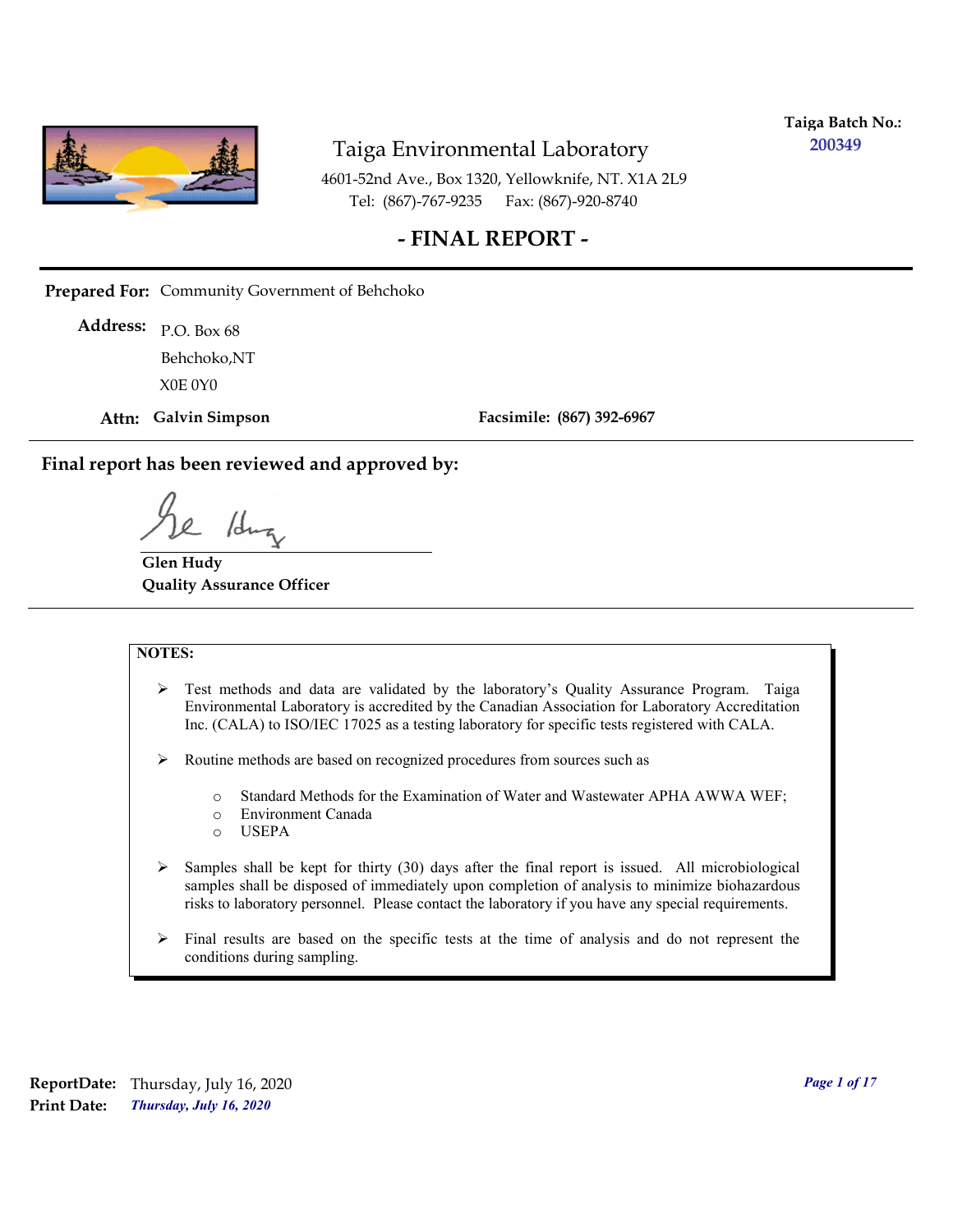

4601-52nd Ave., Box 1320, Yellowknife, NT. X1A 2L9 Tel: (867)-767-9235 Fax: (867)-920-8740

**Taiga Batch No.: 200349**

## **- CERTIFICATE OF ANALYSIS -**

#### **Client Sample ID:** SNP R6 Taiga Sample ID: 001

| Client Project: W2014L3-0002 |                               |
|------------------------------|-------------------------------|
| <b>Sample Type: Water</b>    |                               |
| Received Date: 30-Jun-20     |                               |
| Sampling Date: 29-Jun-20     |                               |
| <b>Sampling Time: 14:00</b>  |                               |
|                              | <b>Location:</b> Rae Landfill |
| <b>Report Status:</b>        | Final                         |

| <b>Test Parameter</b>         | <b>Result</b>           | Detection<br>Limit | Units      | Analysis<br>Date | Analytical<br>Method* | <b>Qualifer</b> |
|-------------------------------|-------------------------|--------------------|------------|------------------|-----------------------|-----------------|
| <b>Inorganics - Nutrients</b> |                         |                    |            |                  |                       |                 |
| Ammonia as Nitrogen           | 0.012                   | 0.005              | mg/L       | 06-Jul-20        | SM4500-NH3:G          |                 |
| Biochemical Oxygen Demand     | 7                       | 2                  | mg/L       | 30-Jun-20        | SM5210:B              |                 |
| <b>CBOD</b>                   | 12                      | $\overline{2}$     | mg/L       | 30-Jun-20        | SM5210:B              |                 |
| Chemical Oxygen Demand        | 56                      | 5                  | mg/L       | $02$ -Jul-20     | SM5220:D              |                 |
| Nitrogen, Total               | 1.00                    | 0.06               | mg/L       | 30-Jun-20        | ISO/TR 11905:1997(E)  |                 |
| Organic Carbon, Total         | 19.9                    | 0.5                | mg/L       | 30-Jun-20        | SM5310:B              |                 |
| Phosphorous, Total            | 0.068                   | 0.002              | mg/L       | $02$ -Jul-20     | SM4500-P:D            |                 |
| <b>Inorganics - Physicals</b> |                         |                    |            |                  |                       |                 |
| Conductivity, Specific (@25C) | 940                     | 0.4                | $\mu$ S/cm | 30-Jun-20        | SM2510:B              |                 |
| pH                            | 7.78                    |                    | pH units   | 30-Jun-20        | SM4500-H:B            |                 |
| Solids, Total Suspended       | 52                      | 3                  | mg/L       | $02$ -Jul-20     | SM2540:D              |                 |
| Microbiology                  |                         |                    |            |                  |                       |                 |
| Coliforms, Fecal              | $\mathbf{1}$<br>$\,<\,$ | 1                  | CFU/100mL  | 30-Jun-20        | SM9222:D              |                 |
| <b>Organics</b>               |                         |                    |            |                  |                       |                 |
| Benzene                       | < 0.002                 | 0.002              | mg/L       | 07-Jul-20        | <b>EPA8260B</b>       |                 |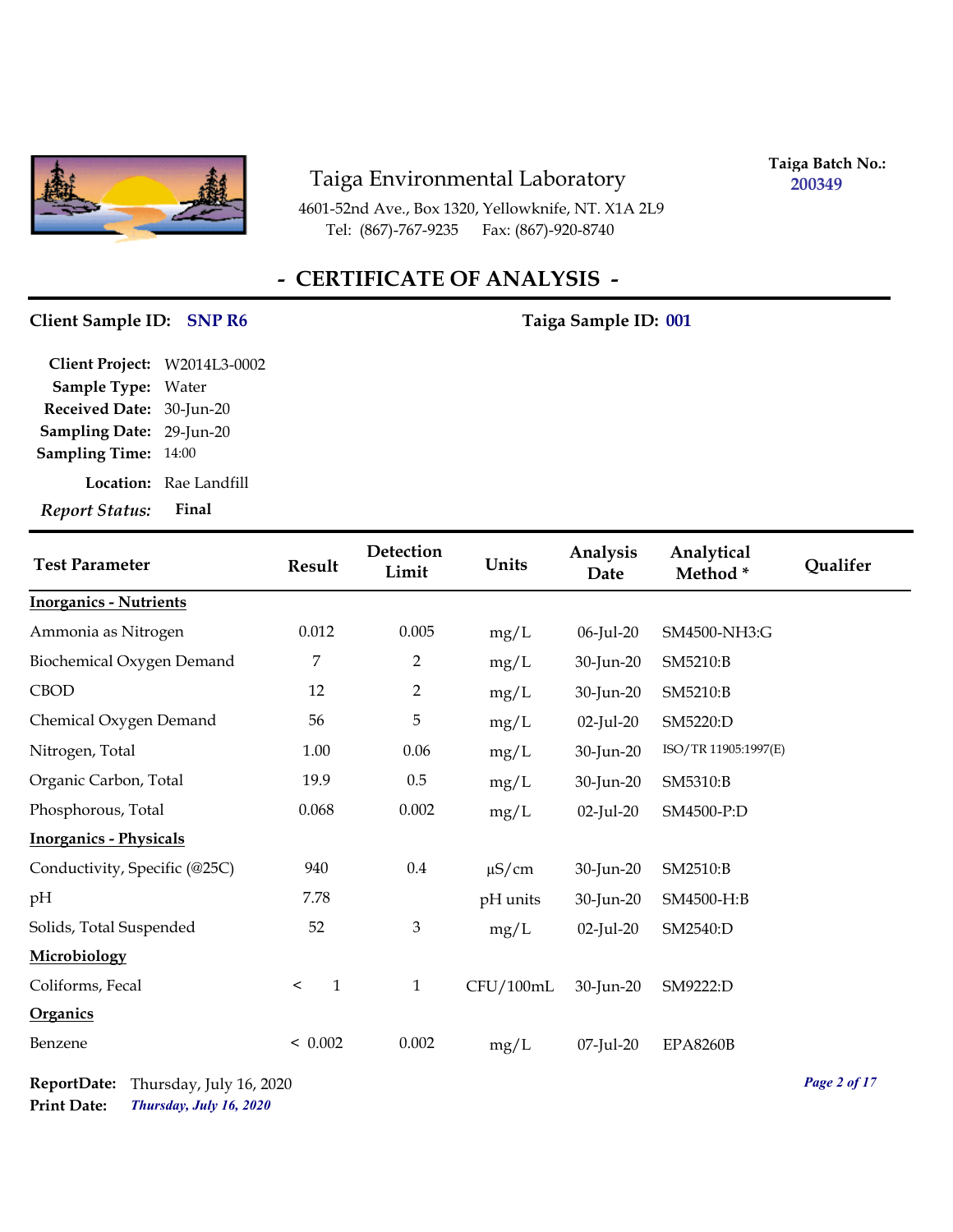

**Taiga Batch No.: 200349**

4601-52nd Ave., Box 1320, Yellowknife, NT. X1A 2L9 Tel: (867)-767-9235 Fax: (867)-920-8740

| Client Sample ID: SNP R6        |                | Taiga Sample ID: 001 |           |              |                 |
|---------------------------------|----------------|----------------------|-----------|--------------|-----------------|
| Ethylbenzene                    | < 0.002        | 0.002                | mg/L      | 07-Jul-20    | <b>EPA8260B</b> |
| Hexane Extractable Material     | 2.0<br>$\,<\,$ | 2.0                  | mg/L      | 02-Jul-20    | <b>EPA1664A</b> |
| Toluene                         | < 0.002        | 0.002                | mg/L      | 07-Jul-20    | <b>EPA8260B</b> |
| <b>Xylenes</b>                  | < 0.002        | 0.002                | mg/L      | 07-Jul-20    | <b>EPA8260B</b> |
| <b>Subcontracted Inorganics</b> |                |                      |           |              |                 |
| Calcium                         | 50.0           | 0.05                 | mg/L      | 02-Jul-20    | EPA200.2        |
| Magnesium                       | 31.8           | 0.005                | mg/L      | 02-Jul-20    | EPA200.2        |
| Potassium                       | 3.92           | 0.05                 | mg/L      | $02$ -Jul-20 | EPA200.2        |
| Sodium                          | 90.2           | 0.05                 | mg/L      | $02$ -Jul-20 | EPA200.2        |
| <b>Subcontracted Organics</b>   |                |                      |           |              |                 |
| Phenols, Total                  | < 0.0010       | 0.001                | mg/L      | 04-Jul-20    | AB ENV.06537    |
| <b>Trace Metals, Total</b>      |                |                      |           |              |                 |
| Aluminum                        | 198            | 5                    | $\mu g/L$ | 06-Jul-20    | EPA200.8        |
| Antimony                        | ~< 0.1         | 0.1                  | $\mu g/L$ | 06-Jul-20    | <b>EPA200.8</b> |
| Arsenic                         | 3.7            | 0.2                  | $\mu g/L$ | 06-Jul-20    | EPA200.8        |
| Barium                          | 49.7           | 0.1                  | $\mu g/L$ | 06-Jul-20    | <b>EPA200.8</b> |
| Beryllium                       | ~< 0.1         | 0.1                  | $\mu$ g/L | 06-Jul-20    | EPA200.8        |
| Bismuth                         | < 0.2          | 0.2                  | $\mu g/L$ | 06-Jul-20    | EPA200.8        |
| Boron                           | 42.4           | 0.9                  | $\mu g/L$ | 06-Jul-20    | EPA200.8        |
| Cadmium                         | ~< 0.1         | 0.1                  | $\mu g/L$ | 06-Jul-20    | EPA200.8        |
| Cesium                          | ~< 0.1         | 0.1                  | $\mu g/L$ | 06-Jul-20    | <b>EPA200.8</b> |
| Chromium                        | $0.4\,$        | 0.1                  | $\mu g/L$ | 06-Jul-20    | EPA200.8        |
| Cobalt                          | 0.3            | 0.1                  | $\mu g/L$ | 06-Jul-20    | EPA200.8        |
| Copper                          | 1.0            | 0.2                  | $\mu$ g/L | 06-Jul-20    | EPA200.8        |
| Iron                            | 1000           | 5                    | $\mu$ g/L | 06-Jul-20    | EPA200.8        |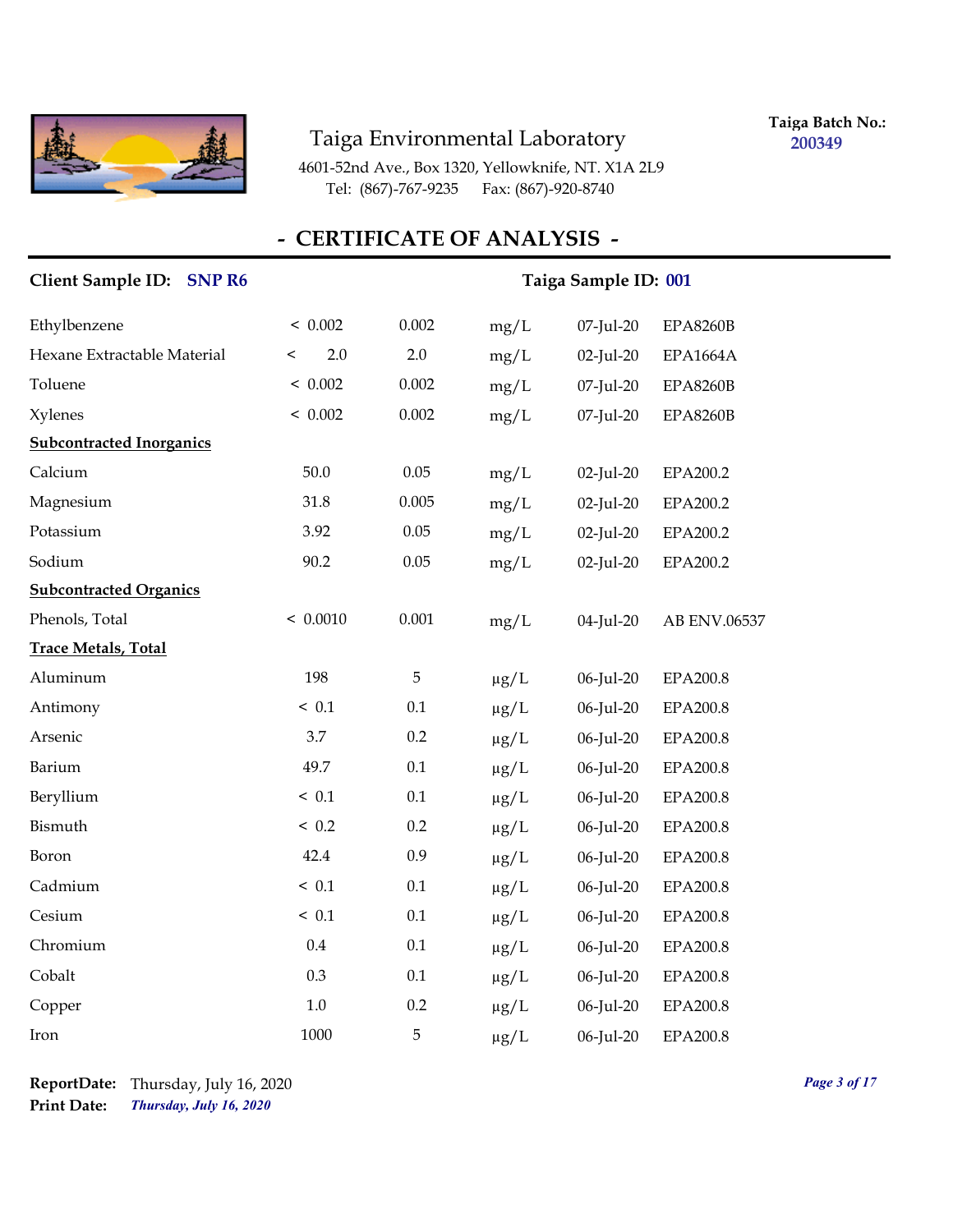

**Taiga Batch No.: 200349**

4601-52nd Ave., Box 1320, Yellowknife, NT. X1A 2L9 Tel: (867)-767-9235 Fax: (867)-920-8740

| Client Sample ID: SNP R6 |         |         | Taiga Sample ID: 001 |           |           |                 |
|--------------------------|---------|---------|----------------------|-----------|-----------|-----------------|
| Lead                     |         | 0.2     | 0.1                  | $\mu g/L$ | 06-Jul-20 | <b>EPA200.8</b> |
| Lithium                  |         | 7.8     | 0.2                  | $\mu g/L$ | 06-Jul-20 | EPA200.8        |
| Manganese                |         | 149     | 0.1                  | $\mu g/L$ | 06-Jul-20 | <b>EPA200.8</b> |
| Mercury                  |         | < 0.01  | $0.01\,$             | $\mu g/L$ | 06-Jul-20 | <b>EPA200.8</b> |
| Molybdenum               |         | 0.8     | 0.1                  | $\mu$ g/L | 06-Jul-20 | EPA200.8        |
| Nickel                   |         | 1.3     | 0.1                  | $\mu g/L$ | 06-Jul-20 | EPA200.8        |
| Rubidium                 |         | 1.9     | 0.1                  | $\mu g/L$ | 06-Jul-20 | <b>EPA200.8</b> |
| Selenium                 |         | ~< 0.5  | $0.5\,$              | $\mu g/L$ | 06-Jul-20 | <b>EPA200.8</b> |
| Silver                   |         | ~< 0.1  | 0.1                  | $\mu g/L$ | 06-Jul-20 | <b>EPA200.8</b> |
| Strontium                |         | 497     | 0.1                  | $\mu g/L$ | 06-Jul-20 | <b>EPA200.8</b> |
| Thallium                 |         | < 0.1   | 0.1                  | $\mu g/L$ | 06-Jul-20 | <b>EPA200.8</b> |
| Tin                      |         | ~< 0.1  | 0.1                  | $\mu$ g/L | 06-Jul-20 | <b>EPA200.8</b> |
| Titanium                 |         | 7.8     | 0.1                  | $\mu$ g/L | 06-Jul-20 | <b>EPA200.8</b> |
| Uranium                  |         | 6.5     | 0.1                  | $\mu$ g/L | 06-Jul-20 | EPA200.8        |
| Vanadium                 |         | $0.8\,$ | 0.1                  | $\mu g/L$ | 06-Jul-20 | <b>EPA200.8</b> |
| Zinc                     | $\,<\,$ | $5.0\,$ | 5                    | $\mu$ g/L | 06-Jul-20 | <b>EPA200.8</b> |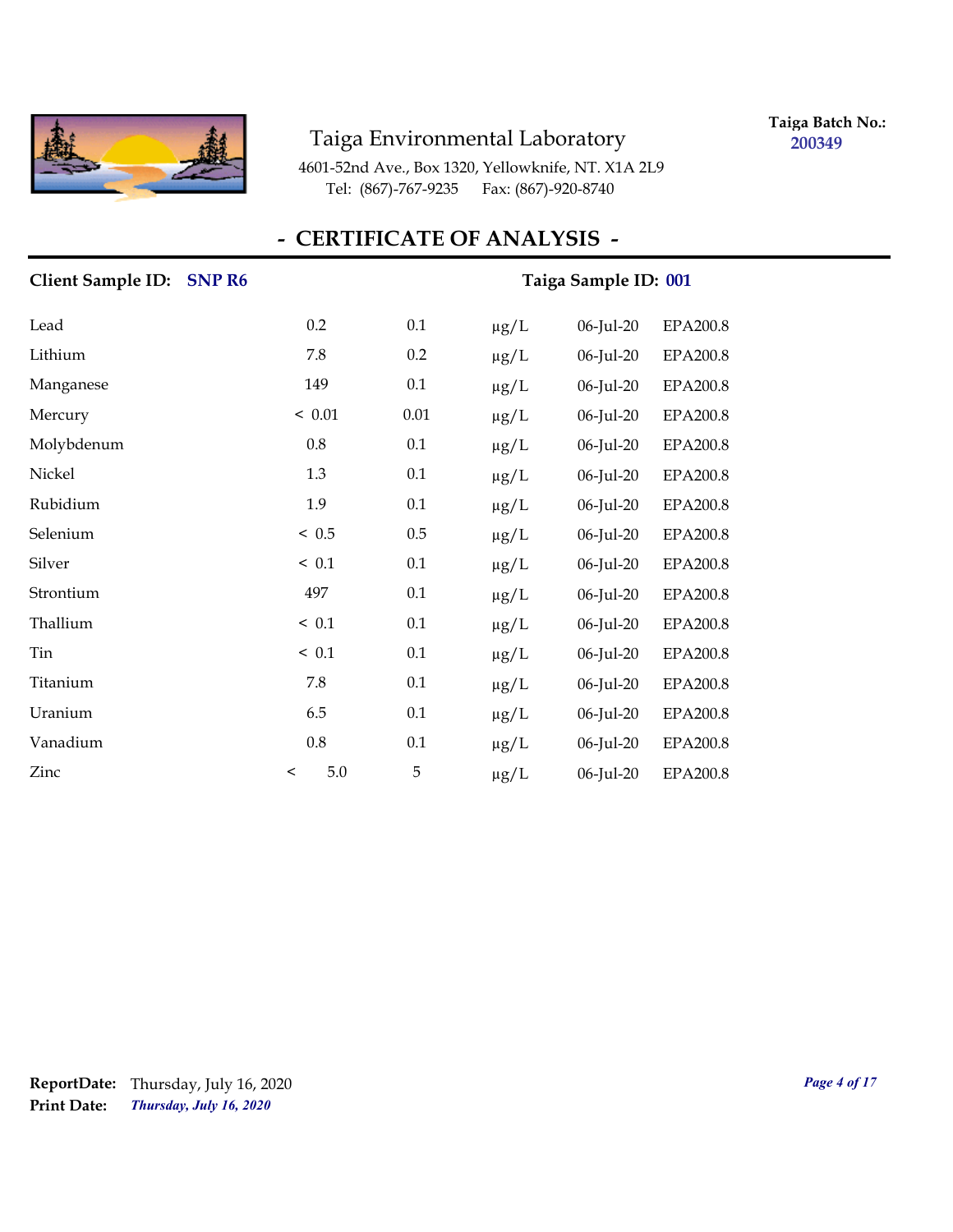

**Taiga Batch No.: 200349**

4601-52nd Ave., Box 1320, Yellowknife, NT. X1A 2L9 Tel: (867)-767-9235 Fax: (867)-920-8740

## **- CERTIFICATE OF ANALYSIS -**

#### Client Sample ID: SNP R7 Taiga Sample ID: 002

| Client Project: W2014L3-0002 |                        |
|------------------------------|------------------------|
| Sample Type: Water           |                        |
| Received Date: 30-Jun-20     |                        |
| Sampling Date: 29-Jun-20     |                        |
| <b>Sampling Time: 14:00</b>  |                        |
|                              | Location: Rae Landfill |
| Report Status:               | Final                  |

| <b>Test Parameter</b>           | <b>Result</b>           | Detection<br>Limit | Units      | Analysis<br>Date | Analytical<br>Method* | Qualifer |
|---------------------------------|-------------------------|--------------------|------------|------------------|-----------------------|----------|
| <b>Inorganics - Nutrients</b>   |                         |                    |            |                  |                       |          |
| Ammonia as Nitrogen             | 0.048                   | 0.005              | mg/L       | 06-Jul-20        | SM4500-NH3:G          |          |
| Biochemical Oxygen Demand       | 18                      | $\overline{2}$     | mg/L       | 30-Jun-20        | SM5210:B              |          |
| <b>CBOD</b>                     | 15                      | $\overline{2}$     | mg/L       | 30-Jun-20        | SM5210:B              |          |
| Chemical Oxygen Demand          | 119                     | 5                  | mg/L       | $02$ -Jul-20     | SM5220:D              |          |
| Nitrogen, Total                 | 1.56                    | 0.06               | mg/L       | 30-Jun-20        | ISO/TR 11905:1997(E)  |          |
| Organic Carbon, Total           | 26.7                    | $0.5\,$            | mg/L       | 30-Jun-20        | SM5310:B              |          |
| Phosphorous, Total              | 0.211                   | 0.002              | mg/L       | $02$ -Jul-20     | SM4500-P:D            |          |
| <b>Inorganics - Physicals</b>   |                         |                    |            |                  |                       |          |
| Conductivity, Specific (@25C)   | 731                     | $0.4\,$            | $\mu$ S/cm | 30-Jun-20        | SM2510:B              |          |
| pH                              | 7.59                    |                    | pH units   | 30-Jun-20        | SM4500-H:B            |          |
| Solids, Total Suspended         | 238                     | $\mathfrak{Z}$     | mg/L       | $02$ -Jul-20     | SM2540:D              |          |
| Microbiology                    |                         |                    |            |                  |                       |          |
| Coliforms, Fecal                | $\mathbf{1}$<br>$\,<\,$ | $\mathbf{1}$       | CFU/100mL  | 30-Jun-20        | SM9222:D              |          |
| <b>Organics</b>                 |                         |                    |            |                  |                       |          |
| Hexane Extractable Material     | 2.0<br>$\,<\,$          | 2.0                | mg/L       | $02$ -Jul-20     | <b>EPA1664A</b>       |          |
| <b>Subcontracted Inorganics</b> |                         |                    |            |                  |                       |          |

*Thursday, July 16, 2020* **Print Date: ReportDate:** Thursday, July 16, 2020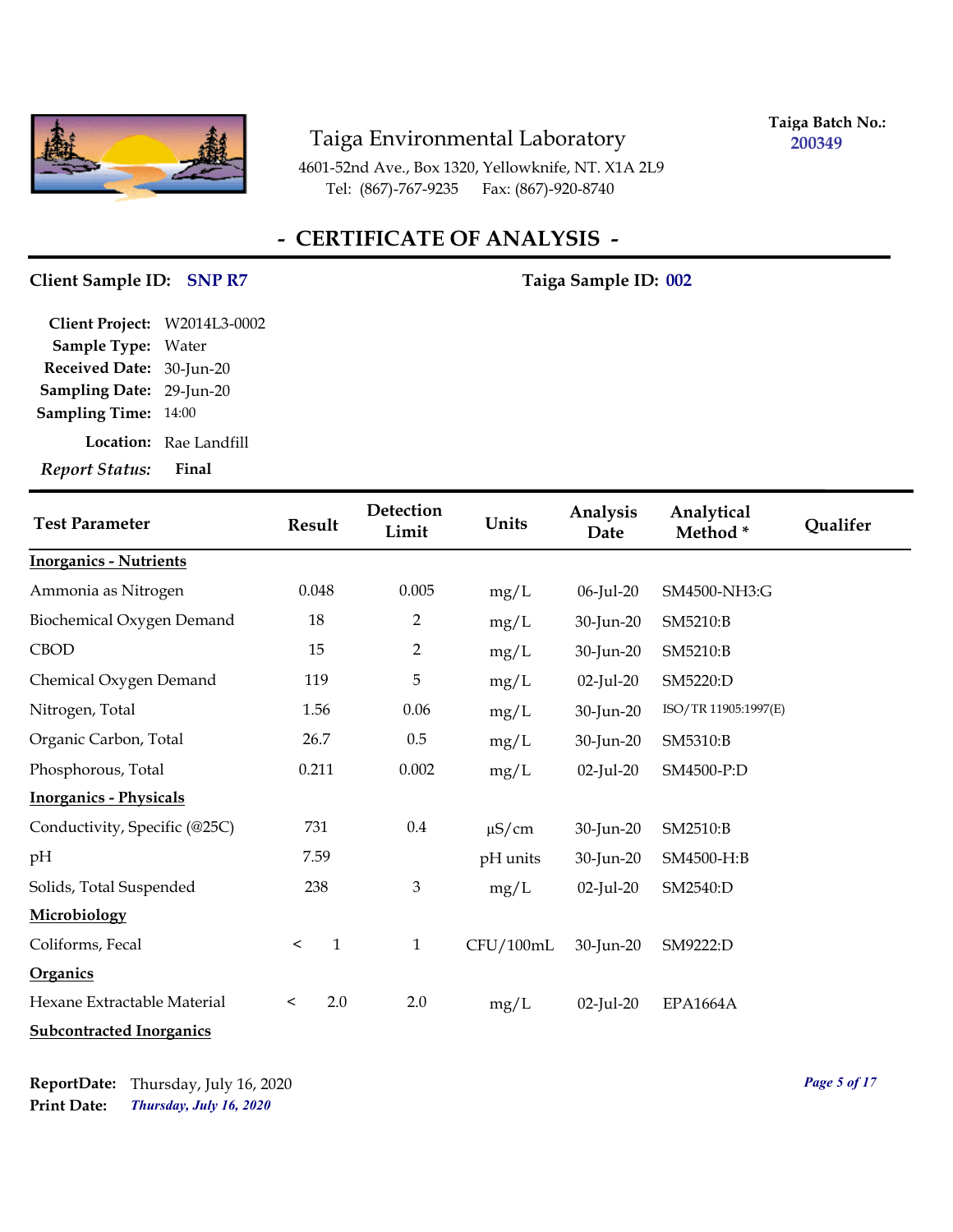

**Taiga Batch No.: 200349**

4601-52nd Ave., Box 1320, Yellowknife, NT. X1A 2L9 Tel: (867)-767-9235 Fax: (867)-920-8740

| Client Sample ID: SNP R7      | Taiga Sample ID: 002 |          |           |              |                 |
|-------------------------------|----------------------|----------|-----------|--------------|-----------------|
| Calcium                       | 47.9                 | $0.05\,$ | mg/L      | 02-Jul-20    | EPA200.2        |
| Magnesium                     | 24.2                 | 0.005    | mg/L      | $02$ -Jul-20 | EPA200.2        |
| Potassium                     | 4.20                 | $0.05\,$ | mg/L      | 02-Jul-20    | EPA200.2        |
| Sodium                        | 63.8                 | 0.05     | mg/L      | 02-Jul-20    | EPA200.2        |
| <b>Subcontracted Organics</b> |                      |          |           |              |                 |
| Benzene                       | < 0.00050            | 0.0005   | mg/L      | 14-Jul-20    | <b>EPA 5021</b> |
| Ethylbenzene                  | < 0.00050            | 0.0005   | mg/L      | 14-Jul-20    | <b>EPA 5021</b> |
| Phenols, Total                | < 0.0010             | 0.001    | mg/L      | 04-Jul-20    | AB ENV.06537    |
| Toluene                       | < 0.00045            | 0.00045  | mg/L      | 14-Jul-20    | <b>EPA 5021</b> |
| <b>Xylenes</b>                | < 0.00075            | 0.00075  | mg/L      | 14-Jul-20    | <b>EPA 5021</b> |
| <b>Trace Metals, Total</b>    |                      |          |           |              |                 |
| Aluminum                      | 877                  | 5        | $\mu g/L$ | 06-Jul-20    | <b>EPA200.8</b> |
| Antimony                      | < 0.1                | 0.1      | $\mu g/L$ | 06-Jul-20    | EPA200.8        |
| Arsenic                       | 3.2                  | 0.2      | $\mu g/L$ | 06-Jul-20    | EPA200.8        |
| Barium                        | 69.3                 | $0.1\,$  | $\mu g/L$ | 06-Jul-20    | EPA200.8        |
| Beryllium                     | ~< 0.1               | $0.1\,$  | $\mu g/L$ | 06-Jul-20    | EPA200.8        |
| Bismuth                       | < 0.2                | 0.2      | $\mu g/L$ | 06-Jul-20    | EPA200.8        |
| Boron                         | 52.9                 | 0.9      | $\mu g/L$ | 06-Jul-20    | EPA200.8        |
| Cadmium                       | ~< 0.1               | 0.1      | $\mu g/L$ | 06-Jul-20    | EPA200.8        |
| Cesium                        | ~< 0.1               | $0.1\,$  | $\mu g/L$ | 06-Jul-20    | EPA200.8        |
| Chromium                      | 1.5                  | 0.1      | $\mu g/L$ | 06-Jul-20    | EPA200.8        |
| Cobalt                        | 0.6                  | 0.1      | $\mu g/L$ | 06-Jul-20    | EPA200.8        |
| Copper                        | $1.4\,$              | 0.2      | $\mu$ g/L | 06-Jul-20    | <b>EPA200.8</b> |
| Iron                          | 3320                 | 5        | $\mu g/L$ | 06-Jul-20    | EPA200.8        |
| Lead                          | 0.5                  | 0.1      | $\mu$ g/L | 06-Jul-20    | EPA200.8        |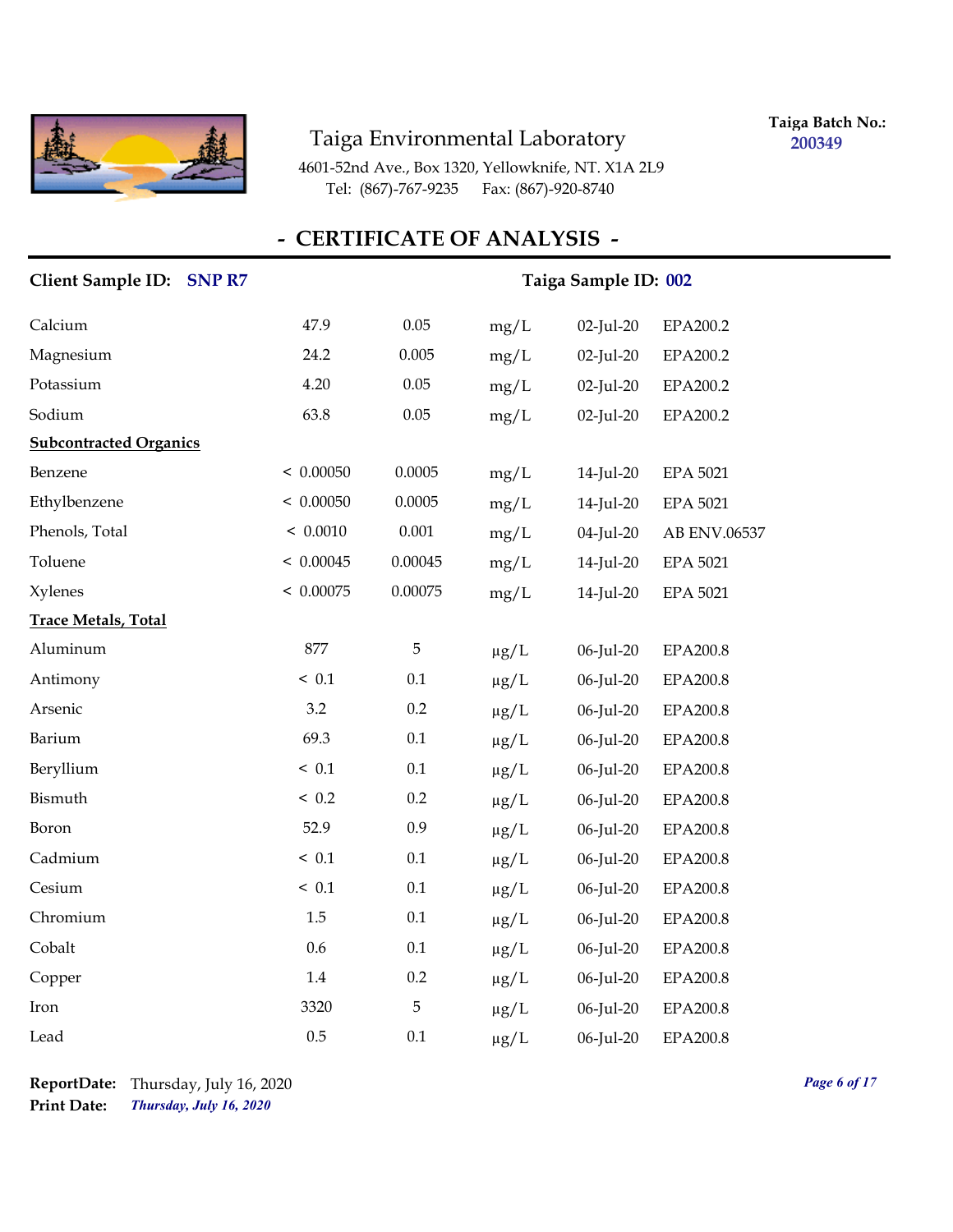

**Taiga Batch No.: 200349**

4601-52nd Ave., Box 1320, Yellowknife, NT. X1A 2L9 Tel: (867)-767-9235 Fax: (867)-920-8740

| Client Sample ID: SNP R7 | Taiga Sample ID: 002 |          |           |           |                 |
|--------------------------|----------------------|----------|-----------|-----------|-----------------|
| Lithium                  | 9.8                  | 0.2      | $\mu g/L$ | 06-Jul-20 | EPA200.8        |
| Manganese                | 424                  | 0.1      | $\mu g/L$ | 06-Jul-20 | <b>EPA200.8</b> |
| Mercury                  | < 0.01               | $0.01\,$ | $\mu$ g/L | 06-Jul-20 | EPA200.8        |
| Molybdenum               | 0.2                  | 0.1      | $\mu$ g/L | 06-Jul-20 | <b>EPA200.8</b> |
| Nickel                   | 2.3                  | 0.1      | $\mu$ g/L | 06-Jul-20 | EPA200.8        |
| Rubidium                 | 2.8                  | 0.1      | $\mu$ g/L | 06-Jul-20 | EPA200.8        |
| Selenium                 | ~< 0.5               | 0.5      | $\mu g/L$ | 06-Jul-20 | EPA200.8        |
| Silver                   | < 0.1                | 0.1      | $\mu$ g/L | 06-Jul-20 | EPA200.8        |
| Strontium                | 462                  | 0.1      | $\mu$ g/L | 06-Jul-20 | EPA200.8        |
| Thallium                 | ~< 0.1               | 0.1      | $\mu g/L$ | 06-Jul-20 | EPA200.8        |
| Tin                      | < 0.1                | 0.1      | $\mu g/L$ | 06-Jul-20 | <b>EPA200.8</b> |
| Titanium                 | 29.4                 | 0.1      | $\mu g/L$ | 06-Jul-20 | EPA200.8        |
| Uranium                  | 0.3                  | 0.1      | $\mu g/L$ | 06-Jul-20 | EPA200.8        |
| Vanadium                 | 2.1                  | 0.1      | $\mu$ g/L | 06-Jul-20 | <b>EPA200.8</b> |
| Zinc                     | 5.5                  | 5        | $\mu$ g/L | 06-Jul-20 | EPA200.8        |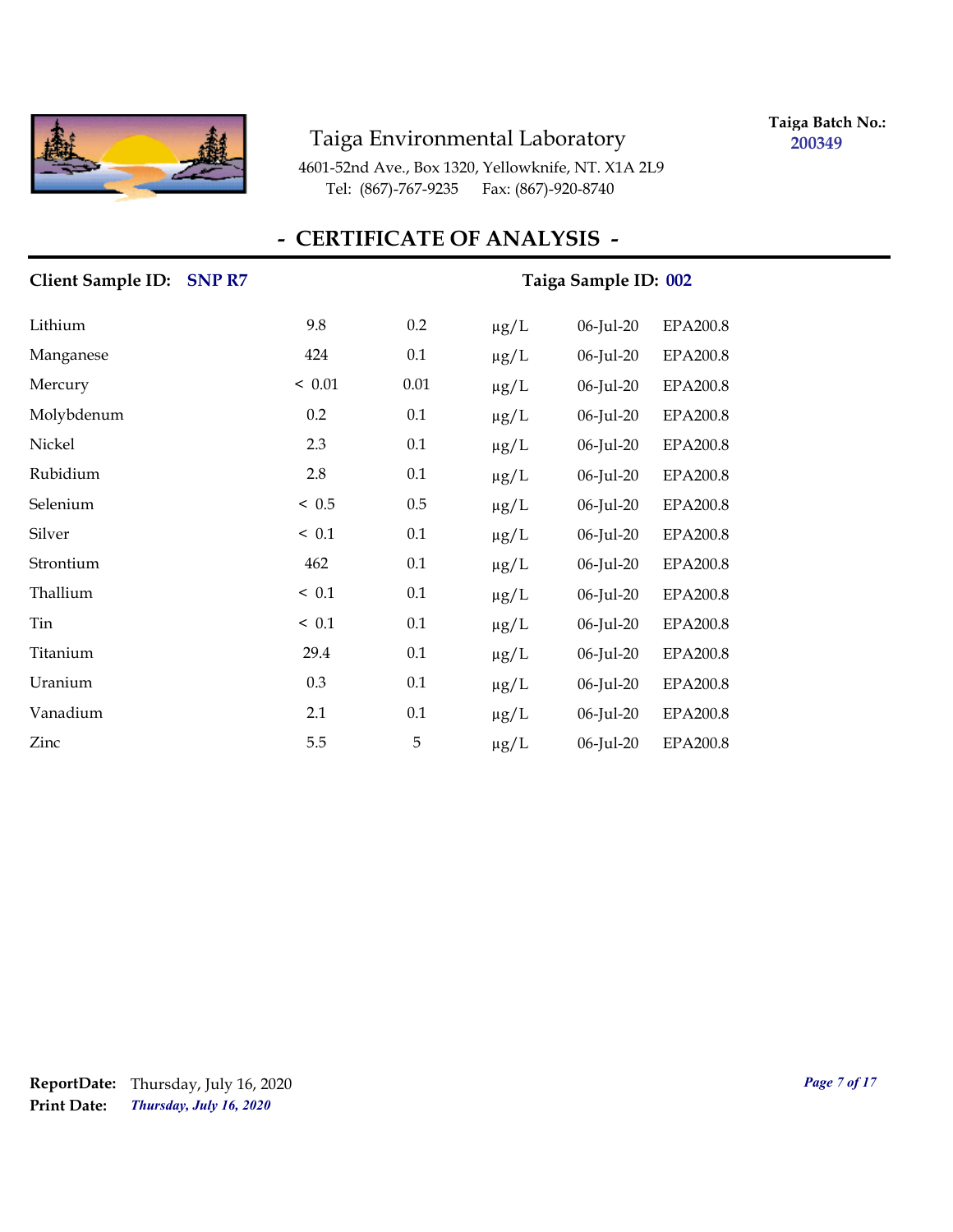

**Taiga Batch No.: 200349**

4601-52nd Ave., Box 1320, Yellowknife, NT. X1A 2L9 Tel: (867)-767-9235 Fax: (867)-920-8740

## **- CERTIFICATE OF ANALYSIS -**

#### Client Sample ID: SNP R8 Taiga Sample ID: 003

| Client Project: W2014L3-0002 |                               |
|------------------------------|-------------------------------|
| Sample Type: Water           |                               |
| Received Date: 30-Jun-20     |                               |
| Sampling Date: 29-Jun-20     |                               |
| <b>Sampling Time: 14:00</b>  |                               |
|                              | <b>Location:</b> Rae Landfill |
| <b>Report Status:</b>        | Final                         |

| <b>Test Parameter</b>           | Result         | Detection<br>Limit | Units      | Analysis<br>Date | Analytical<br>Method* | Qualifer |
|---------------------------------|----------------|--------------------|------------|------------------|-----------------------|----------|
| <b>Inorganics - Nutrients</b>   |                |                    |            |                  |                       |          |
| Ammonia as Nitrogen             | 0.068          | 0.005              | mg/L       | 06-Jul-20        | SM4500-NH3:G          |          |
| Biochemical Oxygen Demand       | 6              | 2                  | mg/L       | 30-Jun-20        | SM5210:B              |          |
| <b>CBOD</b>                     | 4              | 2                  | mg/L       | 30-Jun-20        | SM5210:B              |          |
| Chemical Oxygen Demand          | 125            | 5                  | mg/L       | $02$ -Jul-20     | SM5220:D              |          |
| Nitrogen, Total                 | 2.56           | 0.06               | mg/L       | 30-Jun-20        | ISO/TR 11905:1997(E)  |          |
| Organic Carbon, Total           | 53.8           | $0.5\,$            | mg/L       | 30-Jun-20        | SM5310:B              |          |
| Phosphorous, Total              | 0.176          | 0.002              | mg/L       | $02$ -Jul-20     | SM4500-P:D            |          |
| <b>Inorganics - Physicals</b>   |                |                    |            |                  |                       |          |
| Conductivity, Specific (@25C)   | 470            | 0.4                | $\mu$ S/cm | 30-Jun-20        | SM2510:B              |          |
| pH                              | 8.06           |                    | pH units   | 30-Jun-20        | SM4500-H:B            |          |
| Solids, Total Suspended         | 3<br>$\,<\,$   | 3                  | mg/L       | $02$ -Jul-20     | SM2540:D              |          |
| Microbiology                    |                |                    |            |                  |                       |          |
| Coliforms, Fecal                | 15             | $\mathbf{1}$       | CFU/100mL  | 30-Jun-20        | SM9222:D              | 20       |
| <b>Organics</b>                 |                |                    |            |                  |                       |          |
| Hexane Extractable Material     | 2.0<br>$\,<\,$ | 2.0                | mg/L       | 02-Jul-20        | <b>EPA1664A</b>       |          |
| <b>Subcontracted Inorganics</b> |                |                    |            |                  |                       |          |

*Thursday, July 16, 2020* **Print Date: ReportDate:** Thursday, July 16, 2020 *Page 8 of 17*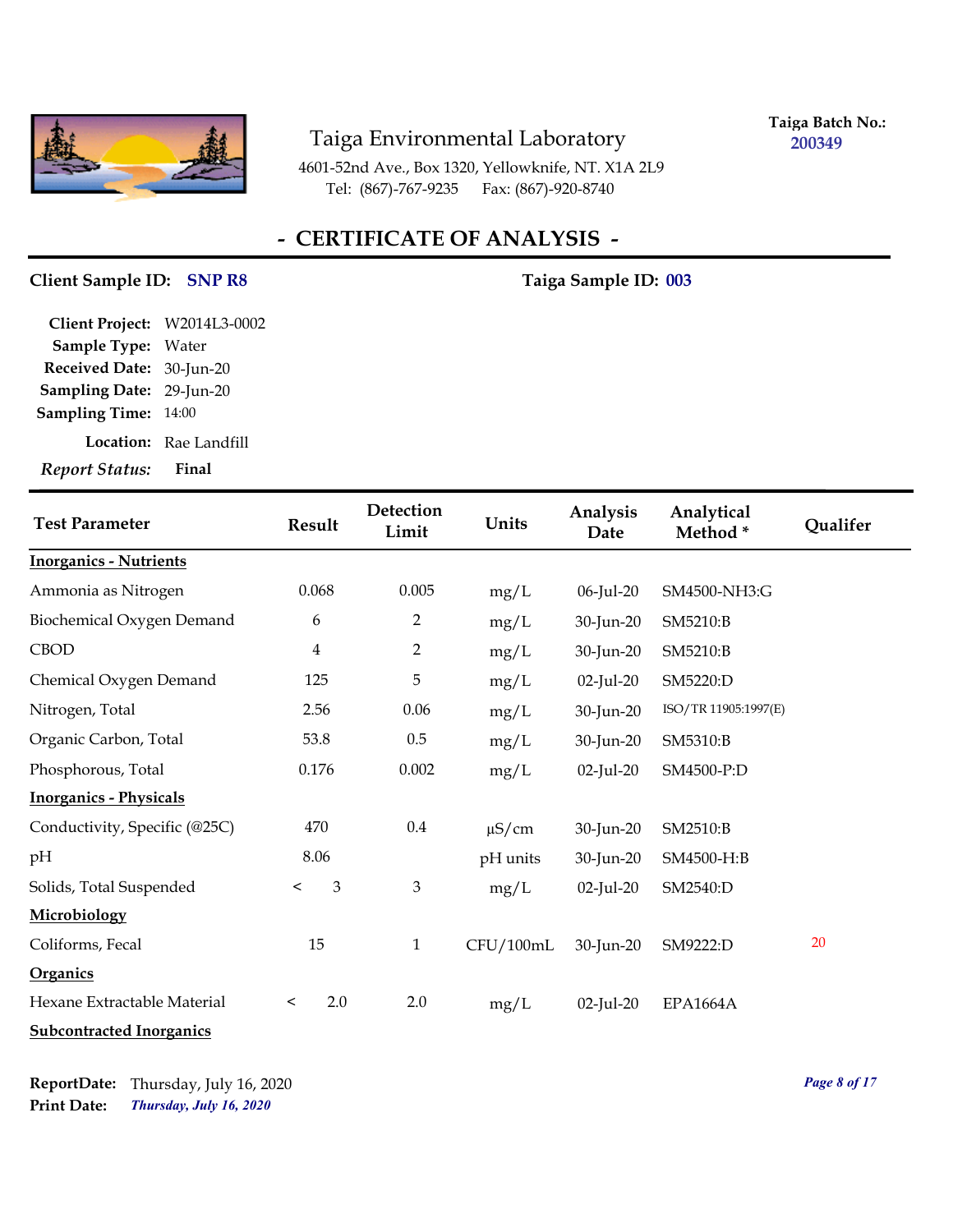

**Taiga Batch No.: 200349**

4601-52nd Ave., Box 1320, Yellowknife, NT. X1A 2L9 Tel: (867)-767-9235 Fax: (867)-920-8740

| Client Sample ID: SNP R8      |           | Taiga Sample ID: 003 |           |              |                 |  |
|-------------------------------|-----------|----------------------|-----------|--------------|-----------------|--|
| Calcium                       | 34.7      | 0.05                 | mg/L      | 02-Jul-20    | EPA200.2        |  |
| Magnesium                     | 28.5      | 0.005                | mg/L      | $02$ -Jul-20 | EPA200.2        |  |
| Potassium                     | 4.72      | 0.05                 | mg/L      | 02-Jul-20    | EPA200.2        |  |
| Sodium                        | 24.9      | $0.05\,$             | mg/L      | $02$ -Jul-20 | EPA200.2        |  |
| <b>Subcontracted Organics</b> |           |                      |           |              |                 |  |
| Benzene                       | < 0.00050 | 0.0005               | mg/L      | 14-Jul-20    | <b>EPA 5021</b> |  |
| Ethylbenzene                  | < 0.00050 | 0.0005               | mg/L      | 14-Jul-20    | <b>EPA 5021</b> |  |
| Phenols, Total                | < 0.0010  | 0.001                | mg/L      | 04-Jul-20    | AB ENV.06537    |  |
| Toluene                       | < 0.00045 | 0.00045              | mg/L      | 14-Jul-20    | <b>EPA 5021</b> |  |
| Xylenes                       | < 0.00075 | 0.00075              | mg/L      | 14-Jul-20    | <b>EPA 5021</b> |  |
| <b>Trace Metals, Total</b>    |           |                      |           |              |                 |  |
| Aluminum                      | 483       | 5                    | $\mu g/L$ | 06-Jul-20    | <b>EPA200.8</b> |  |
| Antimony                      | 0.2       | $0.1\,$              | $\mu g/L$ | 06-Jul-20    | <b>EPA200.8</b> |  |
| Arsenic                       | 7.3       | 0.2                  | $\mu g/L$ | 06-Jul-20    | <b>EPA200.8</b> |  |
| Barium                        | 41.5      | 0.1                  | $\mu g/L$ | 06-Jul-20    | EPA200.8        |  |
| Beryllium                     | ~< 0.1    | 0.1                  | $\mu g/L$ | 06-Jul-20    | EPA200.8        |  |
| Bismuth                       | < 0.2     | 0.2                  | $\mu g/L$ | 06-Jul-20    | EPA200.8        |  |
| Boron                         | 86.6      | 0.9                  | $\mu g/L$ | 06-Jul-20    | EPA200.8        |  |
| Cadmium                       | < 0.1     | 0.1                  | $\mu g/L$ | 06-Jul-20    | EPA200.8        |  |
| Cesium                        | < 0.1     | 0.1                  | $\mu g/L$ | 06-Jul-20    | <b>EPA200.8</b> |  |
| Chromium                      | 1.0       | 0.1                  | $\mu g/L$ | 06-Jul-20    | EPA200.8        |  |
| Cobalt                        | 0.7       | 0.1                  | $\mu g/L$ | 06-Jul-20    | <b>EPA200.8</b> |  |
| Copper                        | $1.2\,$   | 0.2                  | $\mu g/L$ | 06-Jul-20    | <b>EPA200.8</b> |  |
| Iron                          | 2210      | 5                    | $\mu g/L$ | 06-Jul-20    | EPA200.8        |  |
| Lead                          | 0.3       | 0.1                  | $\mu$ g/L | 06-Jul-20    | EPA200.8        |  |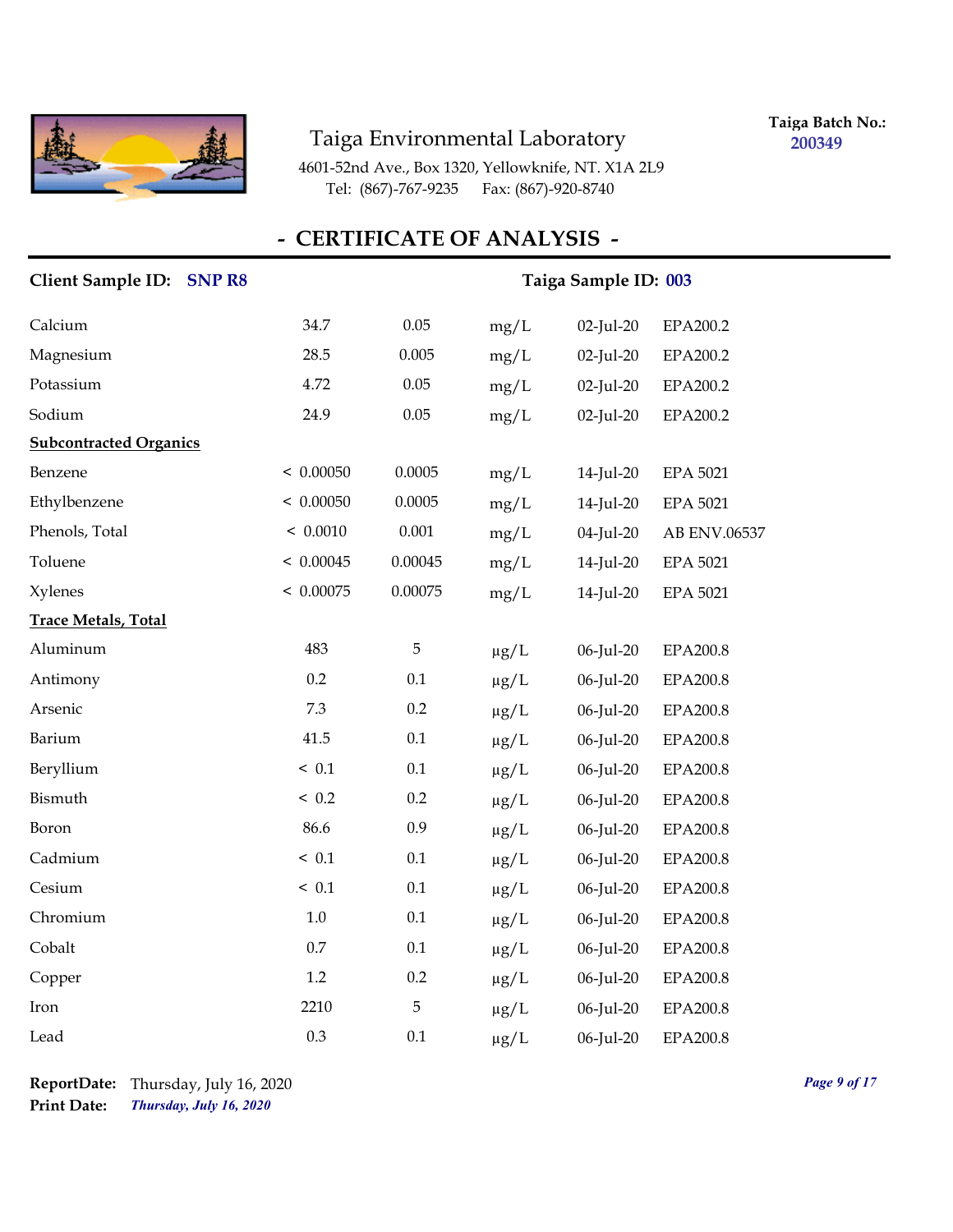

**Taiga Batch No.: 200349**

4601-52nd Ave., Box 1320, Yellowknife, NT. X1A 2L9 Tel: (867)-767-9235 Fax: (867)-920-8740

| <b>Client Sample ID:</b><br><b>SNPR8</b> | Taiga Sample ID: 003 |      |           |              |                 |
|------------------------------------------|----------------------|------|-----------|--------------|-----------------|
| Lithium                                  | 10.3                 | 0.2  | $\mu$ g/L | 06-Jul-20    | <b>EPA200.8</b> |
| Manganese                                | 136                  | 0.1  | $\mu$ g/L | 06-Jul-20    | <b>EPA200.8</b> |
| Mercury                                  | < 0.01               | 0.01 | $\mu g/L$ | 06-Jul-20    | <b>EPA200.8</b> |
| Molybdenum                               | 0.9                  | 0.1  | $\mu$ g/L | 06-Jul-20    | <b>EPA200.8</b> |
| Nickel                                   | 3.2                  | 0.1  | $\mu$ g/L | 06-Jul-20    | EPA200.8        |
| Rubidium                                 | 1.7                  | 0.1  | $\mu g/L$ | 06-Jul-20    | EPA200.8        |
| Selenium                                 | ~< 0.5               | 0.5  | $\mu g/L$ | 06-Jul-20    | EPA200.8        |
| Silver                                   | ~< 0.1               | 0.1  | $\mu g/L$ | 06-Jul-20    | EPA200.8        |
| Strontium                                | 158                  | 0.1  | $\mu$ g/L | 06-Jul-20    | EPA200.8        |
| Thallium                                 | ~< 0.1               | 0.1  | $\mu g/L$ | 06-Jul-20    | EPA200.8        |
| Tin                                      | ~< 0.1               | 0.1  | $\mu g/L$ | $06$ -Jul-20 | <b>EPA200.8</b> |
| Titanium                                 | 18.2                 | 0.1  | $\mu$ g/L | 06-Jul-20    | <b>EPA200.8</b> |
| Uranium                                  | 5.1                  | 0.1  | $\mu g/L$ | 06-Jul-20    | EPA200.8        |
| Vanadium                                 | 1.7                  | 0.1  | $\mu g/L$ | 06-Jul-20    | EPA200.8        |
| Zinc                                     | $5.0\,$<br>$\,<$     | 5    | $\mu$ g/L | 06-Jul-20    | EPA200.8        |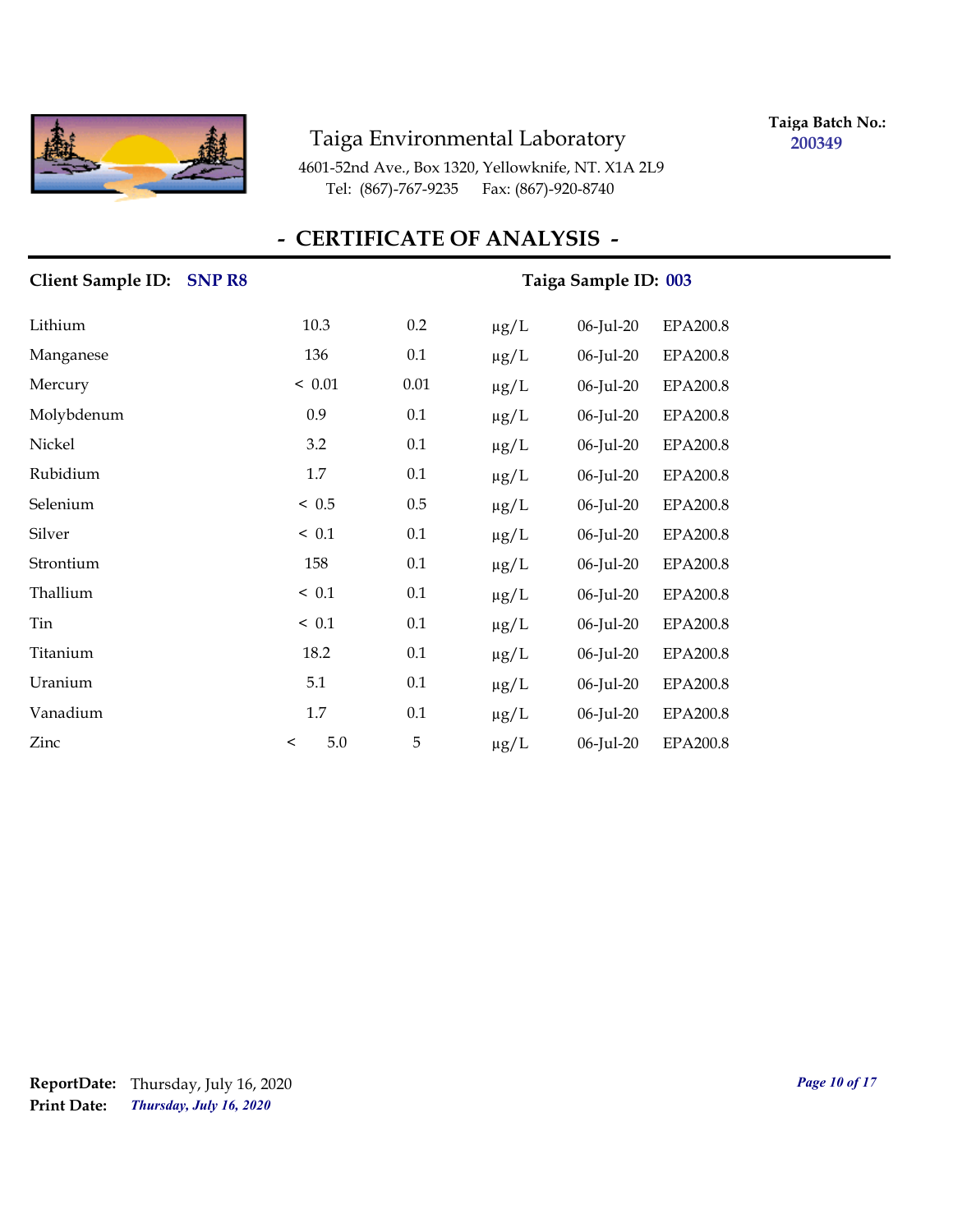

**Taiga Batch No.: 200349**

4601-52nd Ave., Box 1320, Yellowknife, NT. X1A 2L9 Tel: (867)-767-9235 Fax: (867)-920-8740

## **- CERTIFICATE OF ANALYSIS -**

#### Client Sample ID: SNP R9 Taiga Sample ID: 004

| Report Status: Final         |
|------------------------------|
| Location: Rae Landfill       |
| <b>Sampling Time: 14:00</b>  |
| Sampling Date: 29-Jun-20     |
| Received Date: 30-Jun-20     |
| Sample Type: Water           |
| Client Project: W2014L3-0002 |
|                              |

| <b>Test Parameter</b>           | <b>Result</b>  | Detection<br>Limit | Units      | Analysis<br>Date | Analytical<br>Method* | Qualifer |
|---------------------------------|----------------|--------------------|------------|------------------|-----------------------|----------|
| <b>Inorganics - Nutrients</b>   |                |                    |            |                  |                       |          |
| Ammonia as Nitrogen             | 0.019          | 0.005              | mg/L       | 06-Jul-20        | SM4500-NH3:G          |          |
| Biochemical Oxygen Demand       | $\mathfrak{Z}$ | 2                  | mg/L       | 30-Jun-20        | SM5210:B              |          |
| <b>CBOD</b>                     | $\overline{2}$ | $\overline{2}$     | mg/L       | 30-Jun-20        | SM5210:B              |          |
| Chemical Oxygen Demand          | 86             | 5                  | mg/L       | $02$ -Jul-20     | SM5220:D              |          |
| Nitrogen, Total                 | 1.28           | 0.06               | mg/L       | 30-Jun-20        | ISO/TR 11905:1997(E)  |          |
| Organic Carbon, Total           | 36.6           | $0.5\,$            | mg/L       | 30-Jun-20        | SM5310:B              |          |
| Phosphorous, Total              | 0.059          | 0.002              | mg/L       | $02$ -Jul-20     | SM4500-P:D            |          |
| <b>Inorganics - Physicals</b>   |                |                    |            |                  |                       |          |
| Conductivity, Specific (@25C)   | 253            | $0.4\,$            | $\mu$ S/cm | 30-Jun-20        | SM2510:B              |          |
| pН                              | 7.80           |                    | pH units   | 30-Jun-20        | SM4500-H:B            |          |
| Solids, Total Suspended         | 10             | $\mathfrak{B}$     | mg/L       | $02$ -Jul-20     | SM2540:D              |          |
| Microbiology                    |                |                    |            |                  |                       |          |
| Coliforms, Fecal                | $\overline{2}$ | $\mathbf{1}$       | CFU/100mL  | 30-Jun-20        | SM9222:D              |          |
| <b>Organics</b>                 |                |                    |            |                  |                       |          |
| Hexane Extractable Material     | 2.0<br>$\,<\,$ | 2.0                | mg/L       | $02$ -Jul-20     | <b>EPA1664A</b>       |          |
| <b>Subcontracted Inorganics</b> |                |                    |            |                  |                       |          |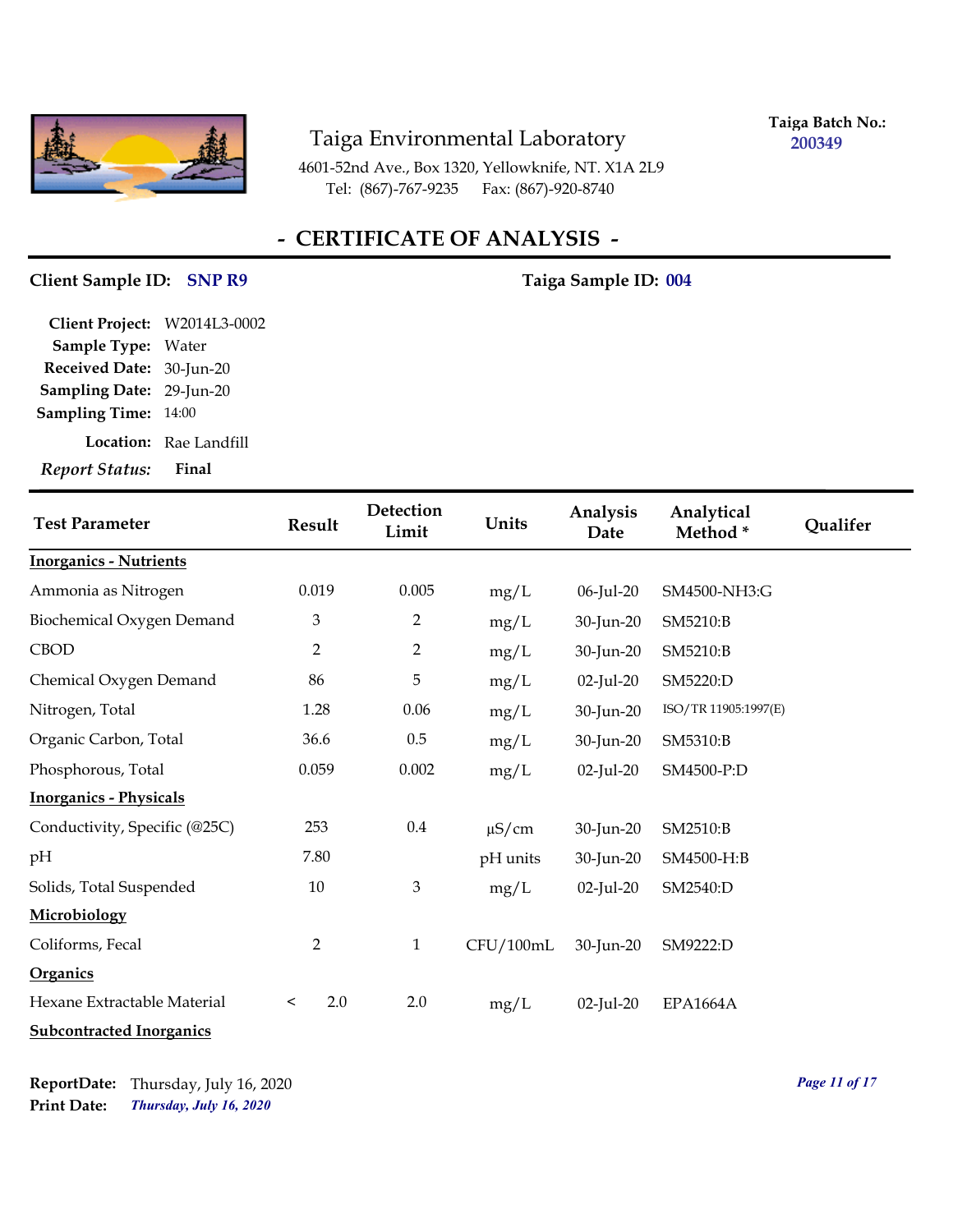

**Taiga Batch No.: 200349**

4601-52nd Ave., Box 1320, Yellowknife, NT. X1A 2L9 Tel: (867)-767-9235 Fax: (867)-920-8740

| Client Sample ID: SNP R9      | Taiga Sample ID: 004 |          |           |              |                 |
|-------------------------------|----------------------|----------|-----------|--------------|-----------------|
| Calcium                       | 20.8                 | 0.05     | mg/L      | 02-Jul-20    | EPA200.2        |
| Magnesium                     | 16.6                 | 0.005    | mg/L      | $02$ -Jul-20 | EPA200.2        |
| Potassium                     | 3.58                 | $0.05\,$ | mg/L      | 02-Jul-20    | EPA200.2        |
| Sodium                        | $10.4\,$             | 0.05     | mg/L      | 02-Jul-20    | EPA200.2        |
| <b>Subcontracted Organics</b> |                      |          |           |              |                 |
| Benzene                       | < 0.00050            | 0.0005   | mg/L      | 14-Jul-20    | <b>EPA 5021</b> |
| Ethylbenzene                  | < 0.00050            | 0.0005   | mg/L      | 14-Jul-20    | <b>EPA 5021</b> |
| Phenols, Total                | < 0.0010             | 0.001    | mg/L      | 04-Jul-20    | AB ENV.06537    |
| Toluene                       | < 0.00045            | 0.00045  | mg/L      | 14-Jul-20    | <b>EPA 5021</b> |
| <b>Xylenes</b>                | < 0.00075            | 0.00075  | mg/L      | 14-Jul-20    | <b>EPA 5021</b> |
| <b>Trace Metals, Total</b>    |                      |          |           |              |                 |
| Aluminum                      | 145                  | 5        | $\mu g/L$ | 06-Jul-20    | <b>EPA200.8</b> |
| Antimony                      | < 0.1                | 0.1      | $\mu g/L$ | 06-Jul-20    | EPA200.8        |
| Arsenic                       | 2.5                  | 0.2      | $\mu g/L$ | 06-Jul-20    | EPA200.8        |
| Barium                        | 24.9                 | $0.1\,$  | $\mu g/L$ | 06-Jul-20    | EPA200.8        |
| Beryllium                     | ~< 0.1               | $0.1\,$  | $\mu g/L$ | 06-Jul-20    | EPA200.8        |
| Bismuth                       | < 0.2                | 0.2      | $\mu g/L$ | 06-Jul-20    | EPA200.8        |
| Boron                         | 13.3                 | 0.9      | $\mu g/L$ | 06-Jul-20    | EPA200.8        |
| Cadmium                       | ~< 0.1               | 0.1      | $\mu g/L$ | 06-Jul-20    | EPA200.8        |
| Cesium                        | ~< 0.1               | $0.1\,$  | $\mu g/L$ | 06-Jul-20    | EPA200.8        |
| Chromium                      | 0.4                  | 0.1      | $\mu g/L$ | 06-Jul-20    | EPA200.8        |
| Cobalt                        | 0.5                  | 0.1      | $\mu g/L$ | 06-Jul-20    | EPA200.8        |
| Copper                        | 0.5                  | 0.2      | $\mu g/L$ | 06-Jul-20    | <b>EPA200.8</b> |
| Iron                          | 1220                 | 5        | $\mu g/L$ | 06-Jul-20    | EPA200.8        |
| Lead                          | < 0.1                | 0.1      | $\mu$ g/L | 06-Jul-20    | EPA200.8        |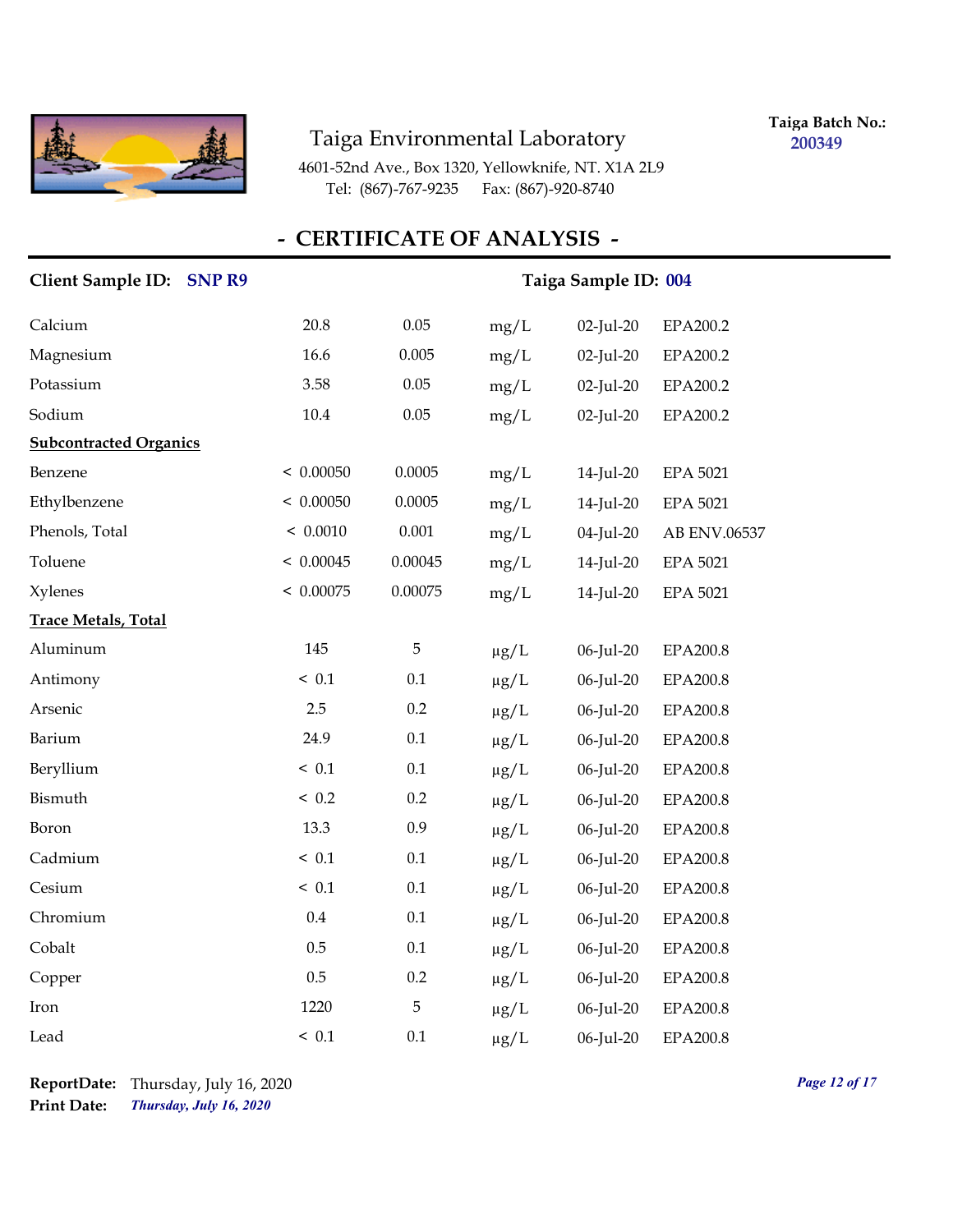

**Taiga Batch No.: 200349**

4601-52nd Ave., Box 1320, Yellowknife, NT. X1A 2L9 Tel: (867)-767-9235 Fax: (867)-920-8740

| Client Sample ID: SNP R9 | Taiga Sample ID: 004 |          |           |           |                 |
|--------------------------|----------------------|----------|-----------|-----------|-----------------|
| Lithium                  | 9.9                  | 0.2      | $\mu g/L$ | 06-Jul-20 | <b>EPA200.8</b> |
| Manganese                | 410                  | 0.1      | $\mu g/L$ | 06-Jul-20 | <b>EPA200.8</b> |
| Mercury                  | < 0.01               | $0.01\,$ | $\mu$ g/L | 06-Jul-20 | <b>EPA200.8</b> |
| Molybdenum               | 0.2                  | 0.1      | $\mu$ g/L | 06-Jul-20 | <b>EPA200.8</b> |
| Nickel                   | 1.5                  | 0.1      | $\mu$ g/L | 06-Jul-20 | EPA200.8        |
| Rubidium                 | 0.9                  | 0.1      | $\mu g/L$ | 06-Jul-20 | EPA200.8        |
| Selenium                 | ~< 0.5               | 0.5      | $\mu g/L$ | 06-Jul-20 | EPA200.8        |
| Silver                   | < 0.1                | 0.1      | $\mu$ g/L | 06-Jul-20 | EPA200.8        |
| Strontium                | 91.5                 | 0.1      | $\mu g/L$ | 06-Jul-20 | <b>EPA200.8</b> |
| Thallium                 | ~< 0.1               | 0.1      | $\mu g/L$ | 06-Jul-20 | EPA200.8        |
| Tin                      | ~< 0.1               | 0.1      | $\mu g/L$ | 06-Jul-20 | <b>EPA200.8</b> |
| Titanium                 | 5.9                  | 0.1      | $\mu$ g/L | 06-Jul-20 | <b>EPA200.8</b> |
| Uranium                  | 0.2                  | 0.1      | $\mu g/L$ | 06-Jul-20 | EPA200.8        |
| Vanadium                 | 0.5                  | 0.1      | $\mu$ g/L | 06-Jul-20 | EPA200.8        |
| Zinc                     | 5.0<br>$\,<\,$       | 5        | $\mu$ g/L | 06-Jul-20 | EPA200.8        |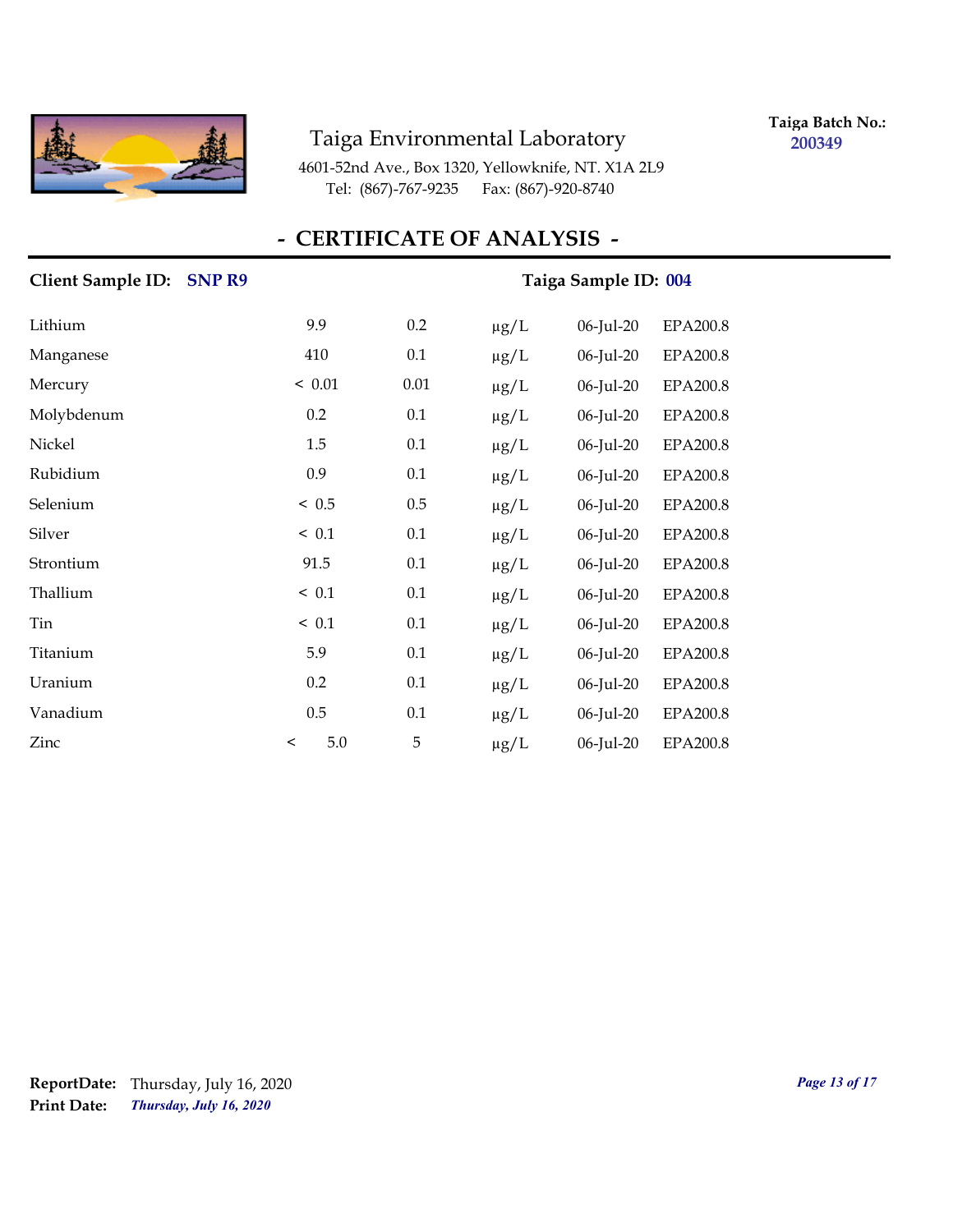

**Taiga Batch No.: 200349**

4601-52nd Ave., Box 1320, Yellowknife, NT. X1A 2L9 Tel: (867)-767-9235 Fax: (867)-920-8740

## **- CERTIFICATE OF ANALYSIS -**

#### Client Sample ID: SNP R10 Taiga Sample ID: 005

| <b>Location:</b> Rae Landfill |
|-------------------------------|
|                               |
|                               |
| Sampling Date: 29-Jun-20      |
| Received Date: 30-Jun-20      |
| Sample Type: Water            |
| Client Project: W2014L3-0002  |
|                               |

| <b>Test Parameter</b>           | <b>Result</b>             | <b>Detection</b><br>Limit | Units      | Analysis<br>Date | Analytical<br>Method* | Qualifer |
|---------------------------------|---------------------------|---------------------------|------------|------------------|-----------------------|----------|
| <b>Inorganics - Nutrients</b>   |                           |                           |            |                  |                       |          |
| Ammonia as Nitrogen             | 0.013                     | 0.005                     | mg/L       | 06-Jul-20        | SM4500-NH3:G          |          |
| Biochemical Oxygen Demand       | $\overline{2}$            | $\overline{2}$            | mg/L       | 30-Jun-20        | SM5210:B              |          |
| <b>CBOD</b>                     | $\overline{2}$<br>$\,<$   | $\overline{2}$            | mg/L       | 30-Jun-20        | SM5210:B              |          |
| Chemical Oxygen Demand          | 69                        | 5                         | mg/L       | 02-Jul-20        | SM5220:D              |          |
| Nitrogen, Total                 | 1.42                      | 0.06                      | mg/L       | 30-Jun-20        | ISO/TR 11905:1997(E)  |          |
| Organic Carbon, Total           | 29.8                      | 0.5                       | mg/L       | 30-Jun-20        | SM5310:B              |          |
| Phosphorous, Total              | 0.032                     | 0.002                     | mg/L       | 02-Jul-20        | SM4500-P:D            |          |
| <b>Inorganics - Physicals</b>   |                           |                           |            |                  |                       |          |
| Conductivity, Specific (@25C)   | 597                       | $0.4\,$                   | $\mu$ S/cm | 30-Jun-20        | SM2510:B              |          |
| pH                              | 7.90                      |                           | pH units   | 30-Jun-20        | SM4500-H:B            |          |
| Solids, Total Suspended         | $\mathfrak{Z}$<br>$\prec$ | $\mathfrak{B}$            | mg/L       | 02-Jul-20        | SM2540:D              |          |
| Microbiology                    |                           |                           |            |                  |                       |          |
| Coliforms, Fecal                | $\boldsymbol{6}$          | $\mathbf{1}$              | CFU/100mL  | 30-Jun-20        | SM9222:D              | 20       |
| <b>Organics</b>                 |                           |                           |            |                  |                       |          |
| Hexane Extractable Material     | 2.0<br>$\,<\,$            | 2.0                       | mg/L       | 02-Jul-20        | <b>EPA1664A</b>       |          |
| <b>Subcontracted Inorganics</b> |                           |                           |            |                  |                       |          |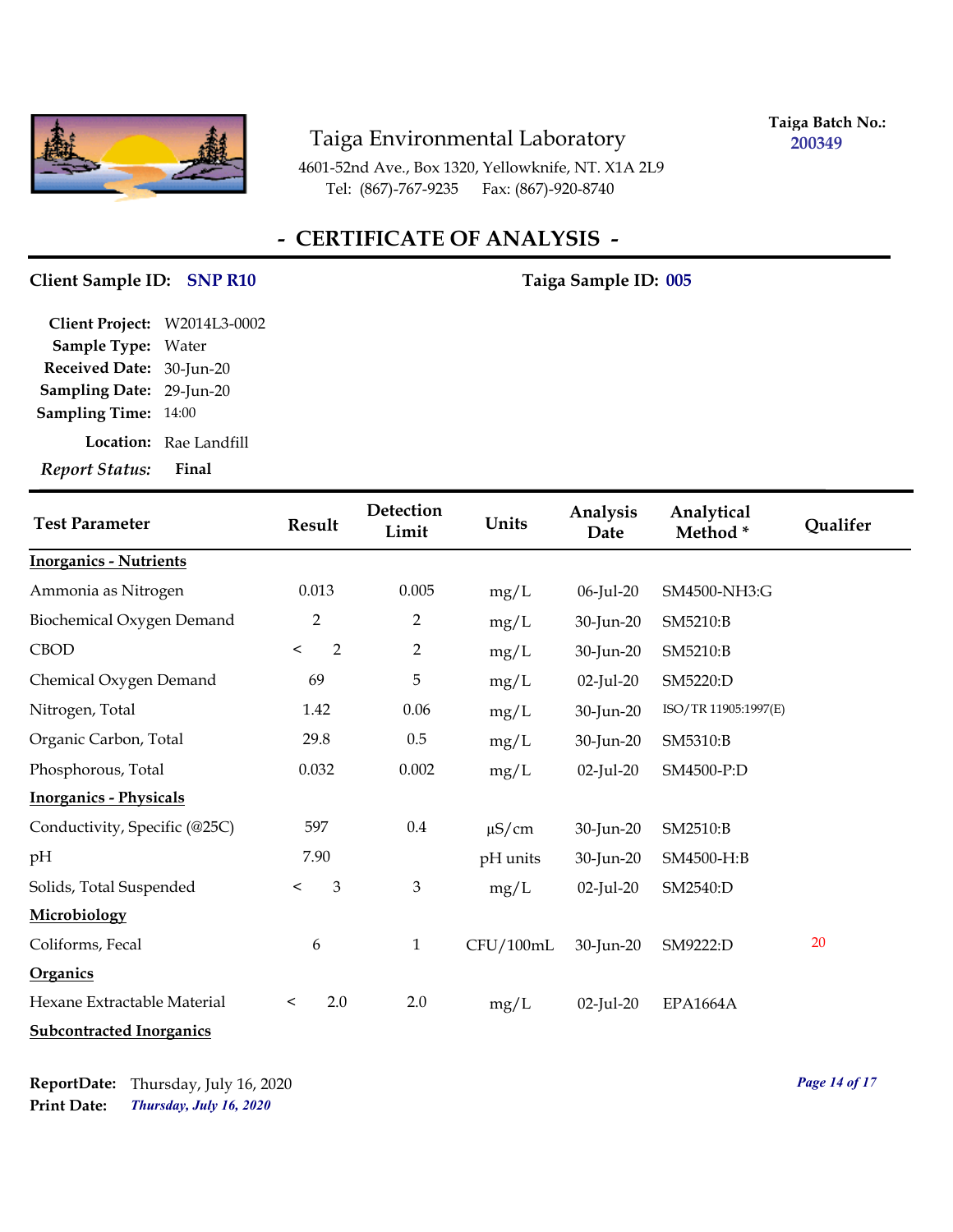

**Taiga Batch No.: 200349**

4601-52nd Ave., Box 1320, Yellowknife, NT. X1A 2L9 Tel: (867)-767-9235 Fax: (867)-920-8740

| Client Sample ID: SNP R10     | Taiga Sample ID: 005 |         |           |           |                 |
|-------------------------------|----------------------|---------|-----------|-----------|-----------------|
| Calcium                       | 36.1                 | 0.05    | mg/L      | 02-Jul-20 | EPA200.2        |
| Magnesium                     | 27.0                 | 0.005   | mg/L      | 02-Jul-20 | EPA200.2        |
| Potassium                     | 8.46                 | 0.05    | mg/L      | 02-Jul-20 | EPA200.2        |
| Sodium                        | 42.3                 | 0.05    | mg/L      | 02-Jul-20 | EPA200.2        |
| <b>Subcontracted Organics</b> |                      |         |           |           |                 |
| Benzene                       | < 0.00050            | 0.0005  | mg/L      | 14-Jul-20 | <b>EPA 5021</b> |
| Ethylbenzene                  | < 0.00050            | 0.0005  | mg/L      | 14-Jul-20 | <b>EPA 5021</b> |
| Phenols, Total                | < 0.0010             | 0.001   | mg/L      | 04-Jul-20 | AB ENV.06537    |
| Toluene                       | < 0.00045            | 0.00045 | mg/L      | 14-Jul-20 | <b>EPA 5021</b> |
| <b>Xylenes</b>                | < 0.00075            | 0.00075 | mg/L      | 14-Jul-20 | <b>EPA 5021</b> |
| <b>Trace Metals, Total</b>    |                      |         |           |           |                 |
| Aluminum                      | 24.1                 | 5       | $\mu g/L$ | 06-Jul-20 | EPA200.8        |
| Antimony                      | ~< 0.1               | 0.1     | $\mu g/L$ | 06-Jul-20 | EPA200.8        |
| Arsenic                       | 2.0                  | 0.2     | $\mu g/L$ | 06-Jul-20 | EPA200.8        |
| Barium                        | 33.7                 | 0.1     | $\mu g/L$ | 06-Jul-20 | EPA200.8        |
| Beryllium                     | ~< 0.1               | 0.1     | $\mu g/L$ | 06-Jul-20 | EPA200.8        |
| Bismuth                       | < 0.2                | 0.2     | $\mu g/L$ | 06-Jul-20 | EPA200.8        |
| Boron                         | 235                  | 0.9     | $\mu g/L$ | 06-Jul-20 | EPA200.8        |
| Cadmium                       | ~< 0.1               | 0.1     | $\mu g/L$ | 06-Jul-20 | EPA200.8        |
| Cesium                        | ~< 0.1               | $0.1\,$ | $\mu g/L$ | 06-Jul-20 | EPA200.8        |
| Chromium                      | 0.2                  | 0.1     | $\mu g/L$ | 06-Jul-20 | EPA200.8        |
| Cobalt                        | 0.1                  | 0.1     | $\mu g/L$ | 06-Jul-20 | EPA200.8        |
| Copper                        | 0.2                  | 0.2     | $\mu$ g/L | 06-Jul-20 | <b>EPA200.8</b> |
| Iron                          | 120                  | 5       | $\mu g/L$ | 06-Jul-20 | EPA200.8        |
| Lead                          | < 0.1                | 0.1     | $\mu$ g/L | 06-Jul-20 | <b>EPA200.8</b> |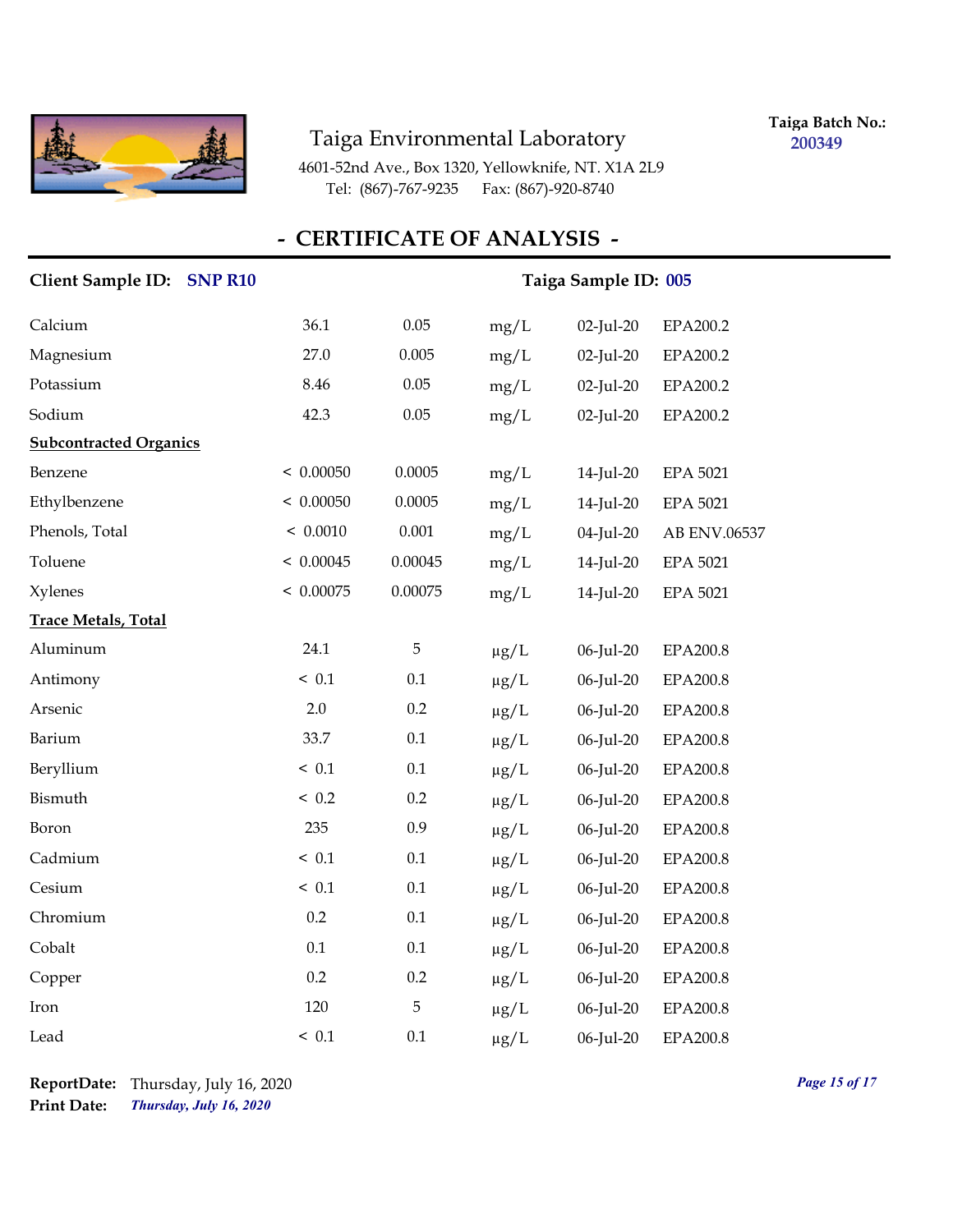

**Taiga Batch No.: 200349**

4601-52nd Ave., Box 1320, Yellowknife, NT. X1A 2L9 Tel: (867)-767-9235 Fax: (867)-920-8740

| <b>Client Sample ID:</b><br><b>SNP R10</b> | Taiga Sample ID: 005 |          |           |           |                 |
|--------------------------------------------|----------------------|----------|-----------|-----------|-----------------|
| Lithium                                    | 7.2                  | 0.2      | $\mu$ g/L | 06-Jul-20 | EPA200.8        |
| Manganese                                  | 67.2                 | 0.1      | $\mu g/L$ | 06-Jul-20 | <b>EPA200.8</b> |
| Mercury                                    | < 0.01               | $0.01\,$ | $\mu$ g/L | 06-Jul-20 | EPA200.8        |
| Molybdenum                                 | ~< 0.1               | 0.1      | $\mu g/L$ | 06-Jul-20 | <b>EPA200.8</b> |
| Nickel                                     | 2.3                  | 0.1      | $\mu$ g/L | 06-Jul-20 | EPA200.8        |
| Rubidium                                   | 1.1                  | 0.1      | $\mu$ g/L | 06-Jul-20 | EPA200.8        |
| Selenium                                   | < 0.5                | 0.5      | $\mu g/L$ | 06-Jul-20 | EPA200.8        |
| Silver                                     | < 0.1                | 0.1      | $\mu$ g/L | 06-Jul-20 | EPA200.8        |
| Strontium                                  | 147                  | 0.1      | $\mu$ g/L | 06-Jul-20 | EPA200.8        |
| Thallium                                   | ~< 0.1               | 0.1      | $\mu g/L$ | 06-Jul-20 | EPA200.8        |
| Tin                                        | ~< 0.1               | 0.1      | $\mu$ g/L | 06-Jul-20 | EPA200.8        |
| Titanium                                   | $0.8\,$              | 0.1      | $\mu$ g/L | 06-Jul-20 | <b>EPA200.8</b> |
| Uranium                                    | $0.5\,$              | 0.1      | $\mu g/L$ | 06-Jul-20 | EPA200.8        |
| Vanadium                                   | 0.3                  | 0.1      | $\mu$ g/L | 06-Jul-20 | <b>EPA200.8</b> |
| Zinc                                       | 5.0<br>$\,<\,$       | 5        | $\mu g/L$ | 06-Jul-20 | <b>EPA200.8</b> |